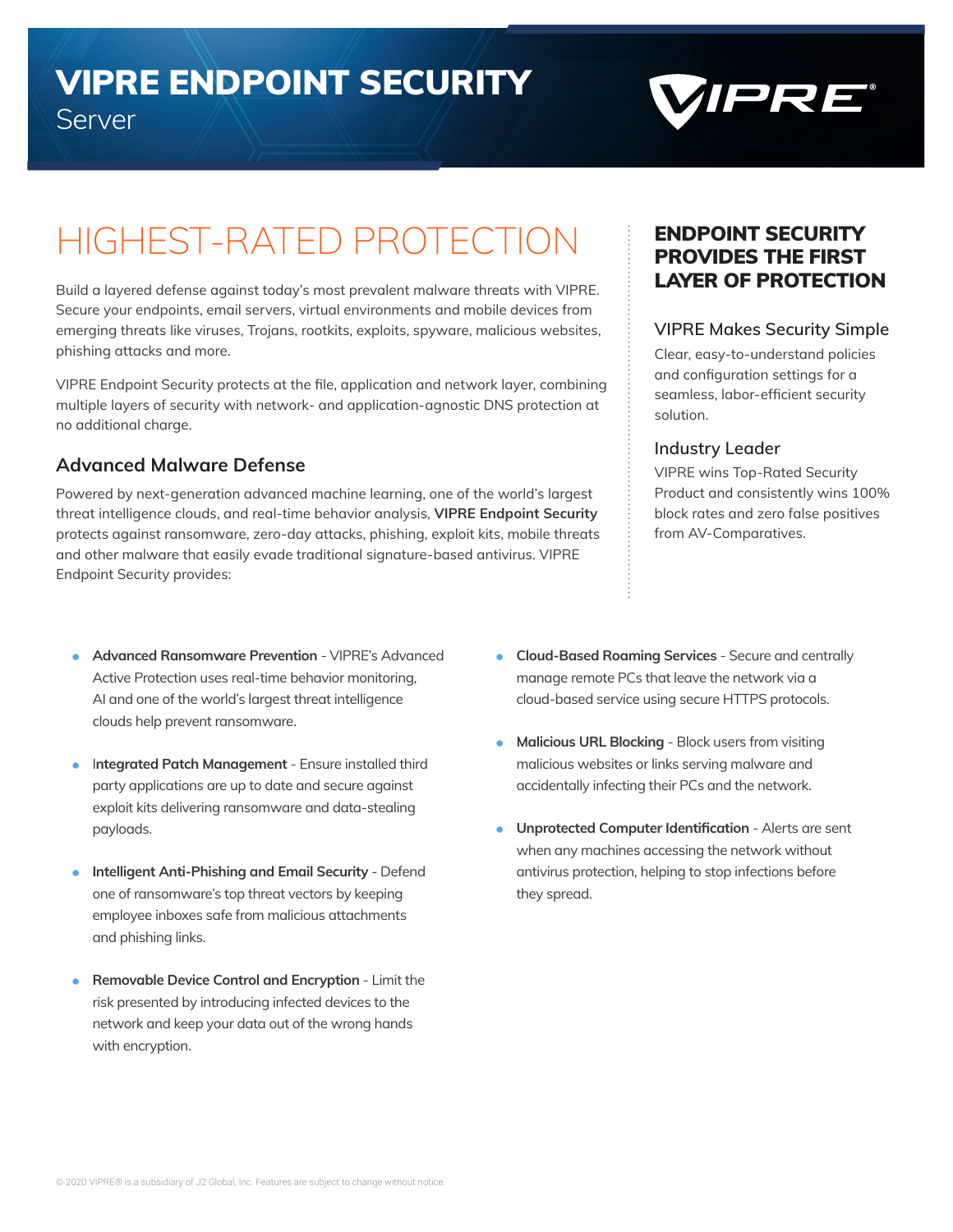

## **MULTI-LAYER ENDPOINT SECURITY PROTECTION**

| <b>FILE LAYER</b>                |                                                                                                                      |
|----------------------------------|----------------------------------------------------------------------------------------------------------------------|
| <b>Managed Scans</b>             | Automatic and easy manual deep scanning for malicious files, with granular administrative control and<br>delegation  |
| Active File Protection           | Interactive protection of every file touched on the system                                                           |
| <b>Signature-based Detection</b> | Definition database containing millions of known malware signatures updated several times a day                      |
| <b>Emulation</b>                 | Unwinds and interprets malware code in a virtual environment to quickly detect threats and catch<br>advanced malware |
| <b>Exclusions</b>                | Easily whitelist files and business applications                                                                     |

| <b>APPLICATION LAYER</b>                          |                                                                                                                   |
|---------------------------------------------------|-------------------------------------------------------------------------------------------------------------------|
| <b>Host Intrusion Prevention System</b><br>(HIPS) | Rule-based system that prevents malicious processes from executing malicious activity                             |
| <b>Active Process Protection</b>                  | Leverages machine learning to interactively analyze process behavior and detect potentially malicious<br>activity |

| NETWORK LAYER                    |                                                                                                                                                                                                             |
|----------------------------------|-------------------------------------------------------------------------------------------------------------------------------------------------------------------------------------------------------------|
| Intrusion Detection System (IDS) | Looks for suspicious data in the IP frame portion of the packet leveraging more than 8,000 rules, as well<br>as within the application data itself                                                          |
| <b>DNS Protection</b>            | Prevent users from accidentally visiting malicious sites by intercepting DNS queries for those known-<br>malicious domains and replacing the normal IP address response with a redirect to our DNS sinkhole |
| <b>Malicious URL Blocking</b>    | Prevents access to specific URLs by checking against a global threat intelligence network kept up-to-<br>the-minute with the latest list of known-bad URLs                                                  |
| Web Exploit Prevention           | Looks for suspicious data in the IP frame portion of the packet leveraging more than 8,000 rules, as well<br>as within the application data itself                                                          |
| <b>Browser Extensions</b>        | Protects encrypted web content by performing analysis within the browser itself, via browser<br>extensions for Firefox and Chrome                                                                           |